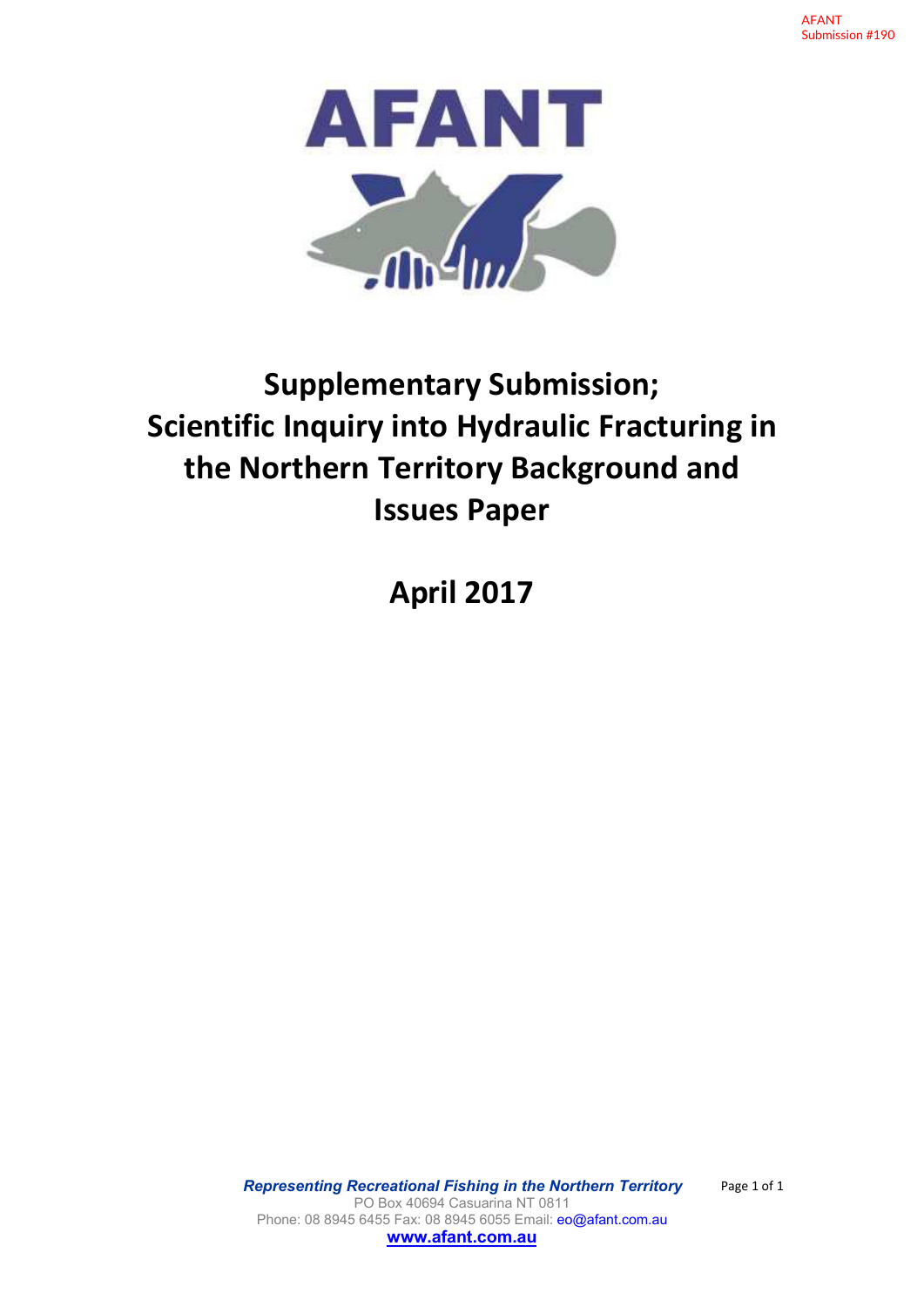### **Introduction**

The Amateur Fishermen's Association of the Northern Territory (AFANT) welcomes the opportunity to provide a submission in response to the Scientific Inquiry's Background and Issues Paper. This contribution supplements the submission made in person by AFANT's Executive Officer Mr David Ciaravolo at the Inquiry Hearing in Darwin on March 10, 2017. This paper will in places cover some of the issues raised at the Darwin hearing, as well as expand upon key points, and provide some additional information requested by the Panel at the hearing.

AFANT is the peak body for recreational fishing in the Northern Territory. It is our role to represent the interest of allamateur fishers, including our over 4,300 members, as well as, fishing clubs, associations and related businesses. The most recent estimates available suggest that over one-in-five residents in the Northern Territory participate in recreational fishing each year. In 2010, the highest levels of participation were recorded in children 15 years and under, which indicates a bright future for participation in amateur fishing in the Territory.

The fishing experiences on offer in the Northern Territory are recognised as being world class, with NT Tourism establishing that most visiting fishers are motivated to travel to the Territory specifically for that purpose (NTG, Fishing Segment Tourism). Recreational fishing activities generate significant economic activity, with the NT Government having recently stated that they believe recreational fishing to contribute over \$100M annually to the NT economy.

The high quality fishing in many parts of the NT is inextricably linked to the intact ecosystems that support such vibrant and healthy fisheries. It is therefore, the protection of the natural environment, especially ground and surface water resources, that constitutes the major concerns of the recreational fishing sector. It is with this in mind, that any proposed development of the unconventional gas resources in the Territory is considered.

AFANT, along with many people in the recreational fishing community, recognise the potential for economic benefits promised by the development of unconventional gas resources in the NT (See Appendix A). We are however, not able to support hydraulic fracturing (or the development of unconventional gas resources), unless we can be satisfied through this process, that the consequences of the risks identified in the Background and Issues paper, and those raised by the community, can be adequately addressed and/or mitigated by best practice regulations and forward planning.

Through our involvement in this Inquiry, it is AFANT's ambition to make clear, the significance of what is at stake, should harm come to the ecosystems which support our well established, highly valued and vibrant sector. The next steps for AFANT will in part, be guided by the risk likelihoods attached to the identified consequences by the expert panel in the Interim Report. AFANT will be also be looking closely at draft recommendations relating to regulatory regimes, as well as any comments on areas deemed suitable or unsuitable for development.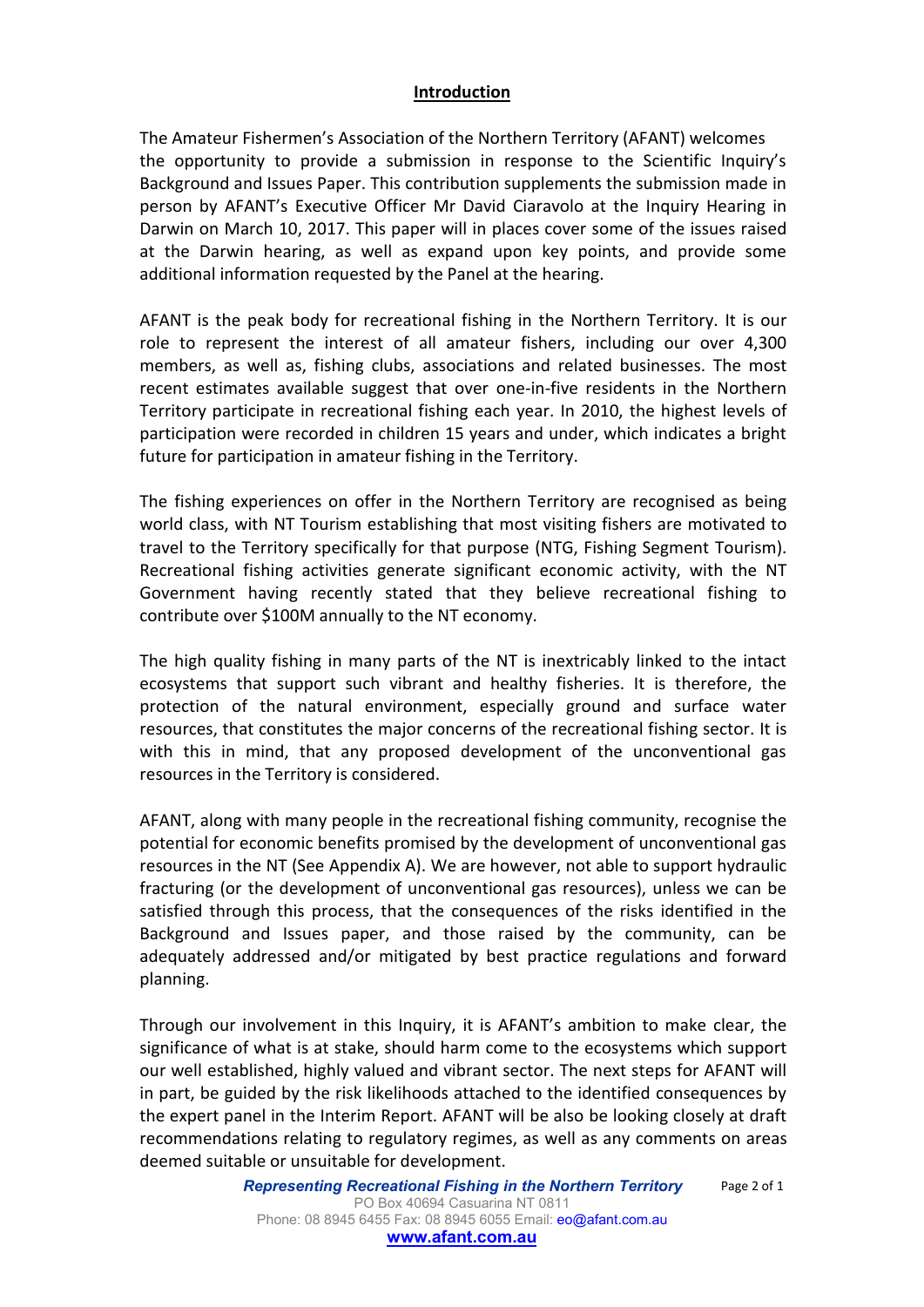# **Background Paper Suitability and Inquiry Process**

AFANT commends the Panel for producing a clear and concise document, which makes a number of the key facts and issues accessible to the general community. It is especially important that it be well understood by the community that this inquiry is concerned with investigating the potential development of unconventional *shale gas* resources in the NT, and not Coal Seam Gas (GSC). A distinction about which there seems to be a significant community confusion.

The transparency and inclusive nature of all parts of the Inquiry process thus far, has been most welcome, and AFANT appreciates the multiple opportunities afforded for input. We are fully supportive of the fact that all submissions, and the final report, will be made public. The regular updates to the resources on the Inquiry web page is of significant value to interested parties as a resource.

AFANT's takes this opportunity to affirm our support for each of the 9 identified risk themes being considered by the panel. Of particular concern to our constituents are;

- Water; water quantity, water quality, Aquatic ecosystems, water amenity. And the economic and cumulative impacts of realised risks upon water resources;
- Public health, especially mental health and well being;
- The regulatory framework, which must in advance of any developments, satisfy and gain consent of the community;
- The potential Economic & social impacts of resource developments.

#### *Audience Appropriate*

During our in-person submission to the Panel, AFANT raised some concerns with the simplified examples of the common use of chemicals used in fracking on page 9 of the Paper. At the hearing, the communicative intention of the examples was clarified by Prof. Brian Priestly. It is our wish to reiterate that while the communicative intention of the table is appreciated by AFANT, the *need for the community* (arguably the target audience of the paper) to understand that the context and concentration of involved chemicals (not just the chemical itself), can make all the difference between a benign or harmful presence/application.

# *Social Impacts: A deeper understanding about potential loss of amenity consequences*

At the March 10 hearing, AFANT explained that we are of the view that the loss of amenity, more specifically the loss of access to, and enjoyment of, healthy, high quality natural environments, must be explicitly acknowledged under the Social Risk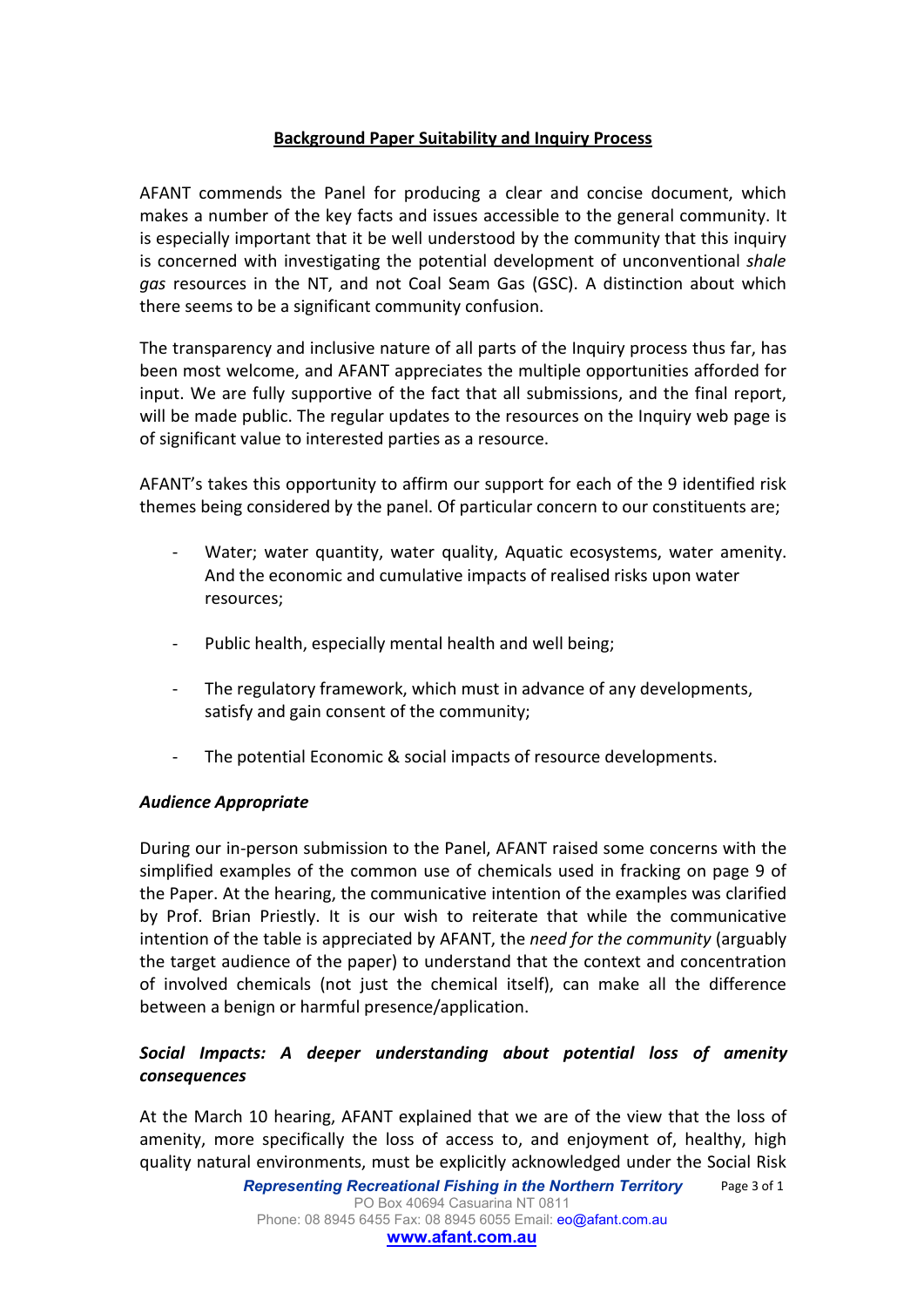Theme. It was clarified by the Chair that this issue was contained in the paper on page 22, yethad been omitted from the Risk Themes Chart on page 15 (presumably in error).

AFANT wishes to briefly elaborate on this matter so as to ensure that the sentiment and gravity of the concept we wish to convey, has been appropriately communicated. The specific concern we have relates to the concept that the enjoyment of the pristine, remote ecosystems of the NT, and the sustainable access to its abundant natural resources, is often a significant factor in Territorians balancing choices about where they are willing to live and work.

Disruption to this balance, through the alteration of access to, and the condition of environments they value, may have the potential to leave individuals and communities with sense of loss and alienation. Depending on the scale and importance of the loss, affected residents may even decide to reevaluate their choices.

This is draws on the notion that rather than being viewed based upon 'three pillars'; sustainable development is better viewed as "nested", that is, with the economy nested within society, which in turn is nested within the environment (Giddings, 2002). Put simply and in context, there is significant risk in developing the Northern Territory economy in ways that threatens the environment and natural resources, especially when a strong connection to the environment and it's services, is a key factor in peoples choices to reside in and contribute to society in the NT.

# **The Social and Economic Importance of Recreational Fishing in the NT**

AFANT wishes to ensure that Panel has a sufficient level of information about the value of recreational fishing to the Northern Territory. We are of the view that a clear appreciation of the scale and importance of recreational fishing to the broader Northern Territory economy and society, will be essential to the deliberations of the Inquiry and its resulting recommendations. It must be noted that ideally up-to-date figures, are unfortunately not currently available. Nevertheless, working with the available information, we intend to reinforce and elaborate upon some of data presented at the Darwin Hearing.

It is acknowledged, that more contemporary figures on participation, and social and economic benefits are required for the recreational fishing sector. New surveys have been identified as the top research priority at the National level, and a Federal Government commitment to develop and implement new studies has been secured. While it is expected that new social and economic surveys will reveal significant growth in the NT recreational fishing sector, these figures will not be available during the term of this inquiry. The most recent reliable figures, albeit somewhat limited in

scope, are now over seven years old.<br>The 2009-10 Northern Territory Recreational Fishing Survey (West *et al*, 2012), estimated that the expenditure of NT residents on recreational fishing was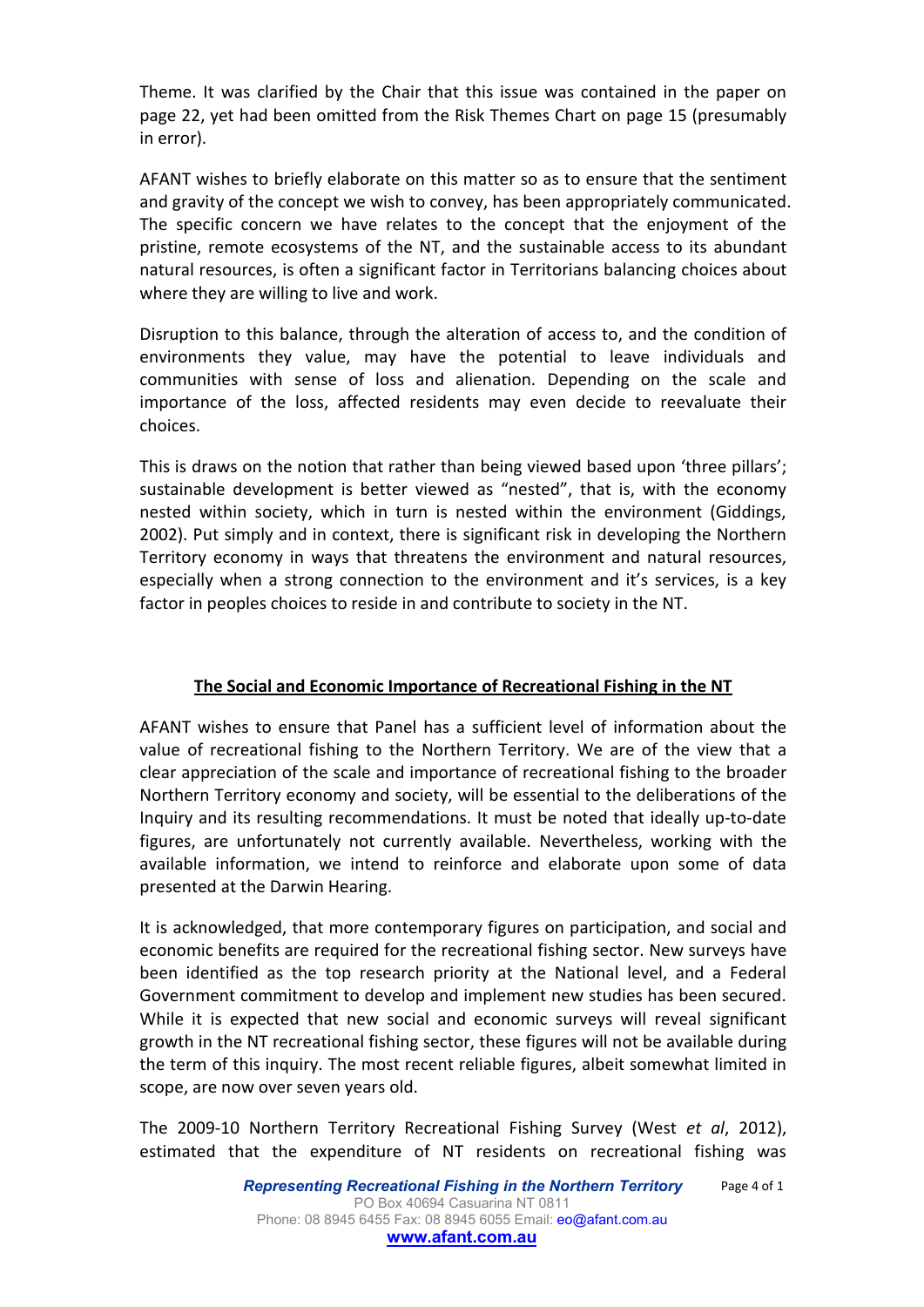approximately \$50M in that year. Other studies suggest that interstate and international recreational fishing visitors contribute a similar amount to the economy. To put the above suggestion in context, the economic contribution of the NT Guided Fishing Tour Industry (measured 2008-11) was estimated at \$26 Million annually (NTG, 2014), with 80% of expenditure coming from interstate and overseas visitors. The NT Department of Primary Industries and Fisheries estimated that the combined expenditure of residents and visitors on recreational fishing in 2010 was \$80M (NTG, 2011).

# *Limitations of the information presented:*

AFANT contends that the economic value of the recreational fishing sector (even expenditure) may not be appropriately revealed by the findings of the studies presented above. This is not only because the data is now significantly dated, but also due to the methodologies employed and the existence of some unresolved contradictions. For example, West *et al.* (2012) estimated the resident expenditure on fishing tackle and bait to be \$3.3M for 12 months. This estimate seems exceptionally low when it is considered that there are at least 10 dedicated fishing tackle retail shops in the NT (some of them of an exceptional national standard). In addition, there are at least 55 businesses that sell bait and some fishing tackle.

With respect to interstate and overseas tourism expenditure, the NTG figures for the economic contribution from Fishing Guide services (2014), is also somewhat limited. This study was industry focused and therefore did not seek to measure the many visitors who travel to the NT and fish independently, with friends or in the popular annual competitions. Such economic activity was not captured in any of the above studies, yet this regular activity undoubtedly exists.

Despite some gaps in understanding, it is well understood that the recreational fishing sector shares its social and economic benefits widely in Northern Territory community. This is owing to the fact that up to 70% of recreational fishing activity takes place in regional areas (Coleman, 2004, West *et al*, 2012). It is important to note that such benefits are not confined to the tens of thousands of people who go fishing each year, they are also enjoyed by the towns, communities and businesses that fishers visit for products, services and facilities.

# **Areas of significance for recreational fishing**

Following AFANT's submission at the Mach 10 Darwin hearing, Dr. David Jones asked AFANT to provide information about the areas of the Territory most important for recreational fishing. In this section we seek to satisfy that request and offer some contextual information.

It is estimated that 90,000 people went fishing in the Northern Territory during 2010, (the most recent year for which there are reliable resident and visitor figures) (NTG, 2011). Historically, 72% of all recreational fishing effort takes place in regional areas (West *et al*, 2012), with Darwin Harbour accounting for the remaining effort.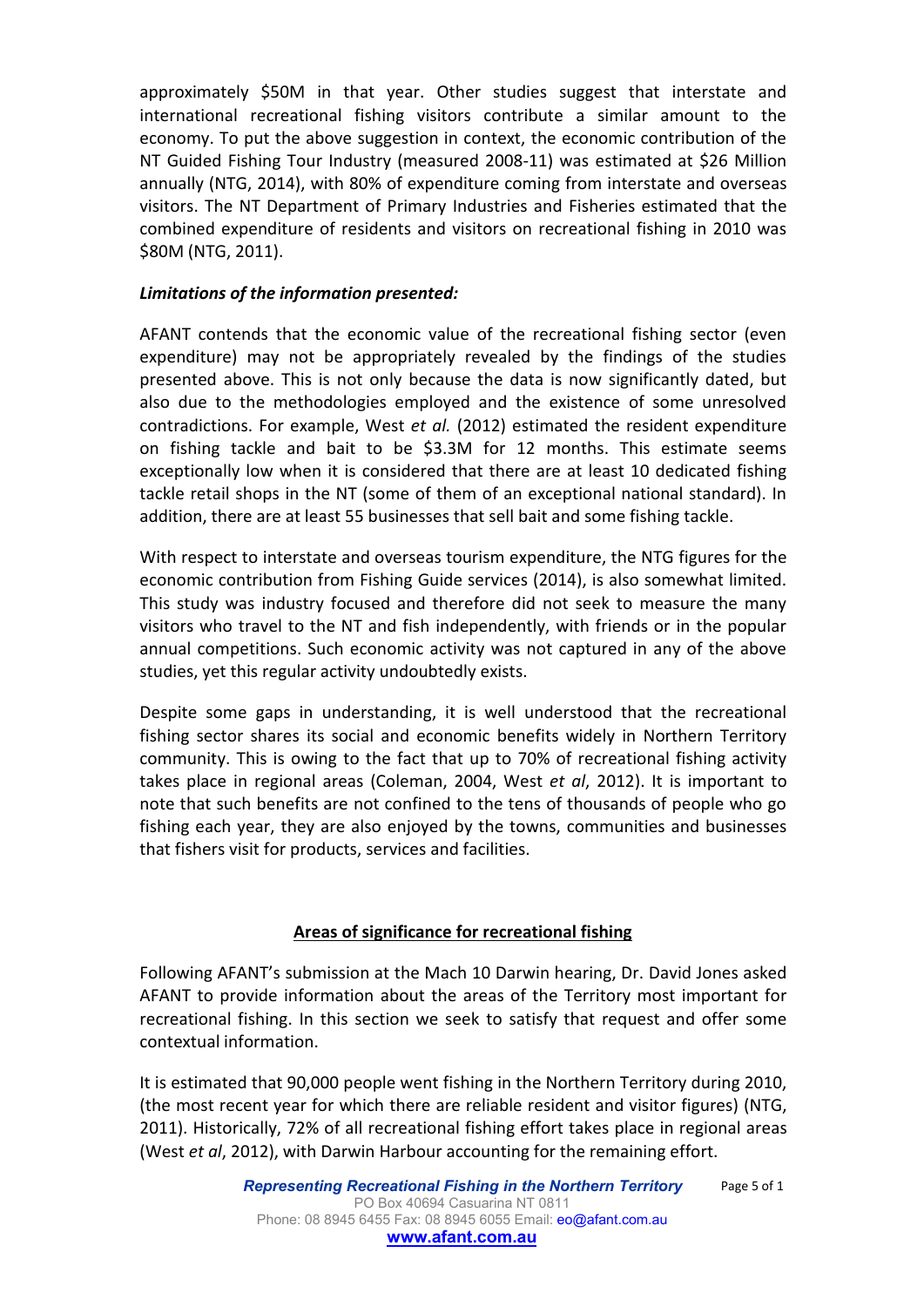

As shown in figure 1, with the exception of the central and semi-arid/arid areas, all other regions are important for recreational fishing. The importance of individual areas comes to light when specific target species and target experiences are taken into consideration. For example, Barramundi are the iconic NT fish responsible for much of the local interest, as well as visitor travel and economic activity. Highlighting the importance of this species, is the fact that 90% of Barramundi captures come from targeted fishing effort(West *et al.,* 2012).



*Representing Recreational Fishing in the Northern Territory* Page 6 of 1 While Barramundi can be found in many Top End waters, there are specific, iconic, world class recreational fishing areas where fish of significant number and size are targeted and caught by recreational fishers. The areas A, B and C in figure 2, and the associated catch attributions, demonstrate the importance of specific habitat types, where intact ecosystems support high quality barramundi fisheries. In region A, the

PO Box 40694 Casuarina NT 0811 Phone: 08 8945 6455 Fax: 08 8945 6055 Email: eo@afant.com.au **[www.afant.com.au](http://www.afant.com.au)**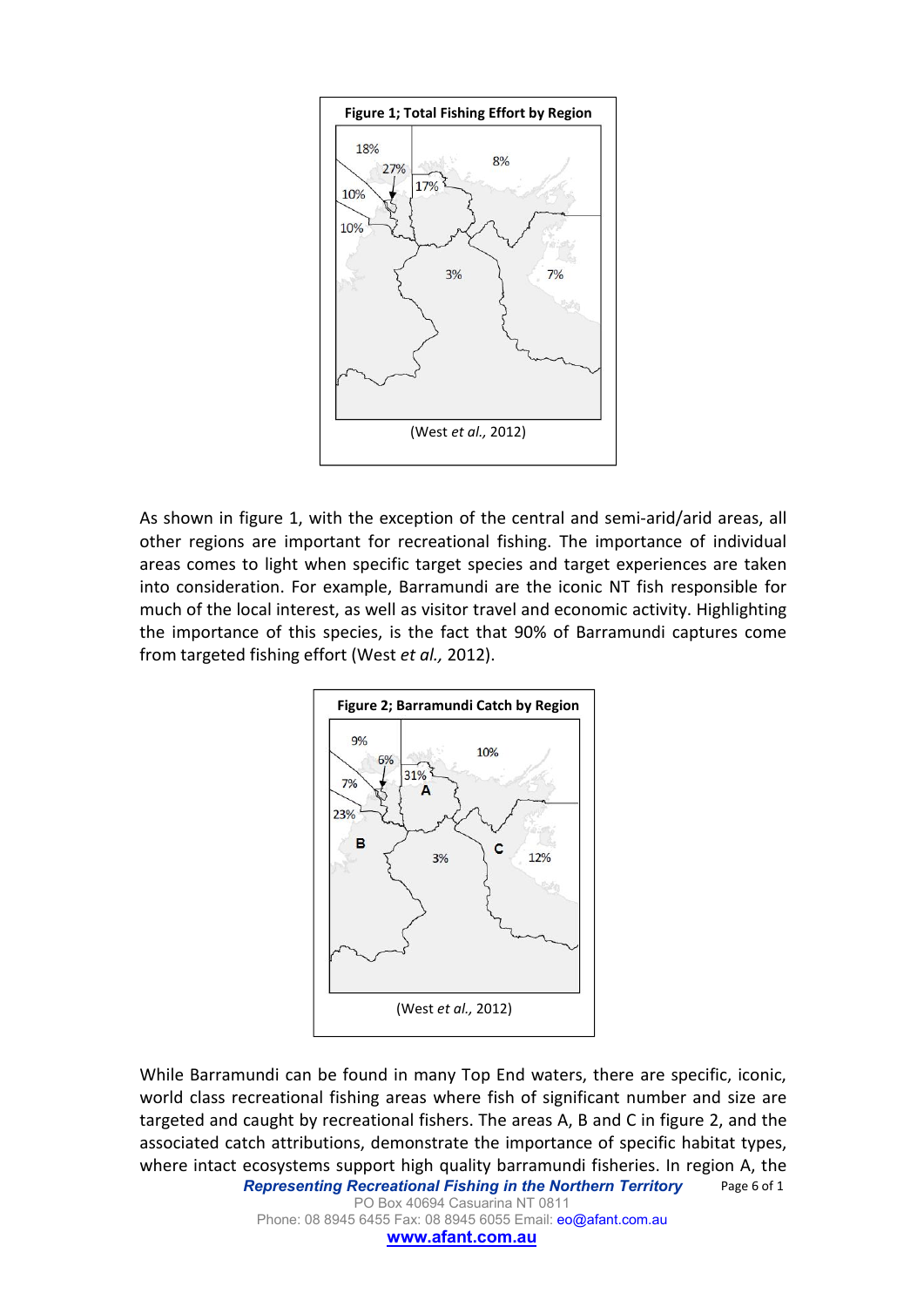Mary River and Alligator river systems are of major significance to the recreational fishing sector, especially with fishers traveling from Darwin. Regions B & C contain the important Daly and Roper rivers, respectively, with the latter being especially important for traveling fishers who live in regional NT.

The Daly and Roper rivers offer exceptional recreational fishing experiences. Both rivers are atypical of Top End rivers, in that they have perennial flow, owing to springs from aquifers which contribute flow during the long dry season.<br>Groundwater base flow during the dry season extends periods of key habitat and food availability for barramundi (Chan, 2012). The unique dry season flow from the aquifers, is therefore linked to the special quality of the fishing on offer.

#### **Issues of Concern**

A vibrant recreational fishing sector, healthy fish stocks and intact ecosystems are intertwined. Should serious threats to aquatic environmental health and aquifer systems be realised, it will not be possible to for the Northern Territory's valuable recreational fishing sector to remain immune. It is for this reason that AFANT wishes to raise the following issues, as we seek to represent the interests of our constituents and the businesses and communities they support.

# *A Best Practice Regulatory and Monitoring Landscape*

AFANT holds concerns regarding the historical adequacy of the NT's legislative, regulatory and policy frameworks for unconventional gas mining. It is noted that a major finding of the Hawke report (2014) was that the environmental risks associated with hydraulic fracturing may be managed effectively subject to the creation of a robust regulatory regime. It is our considered view that any development of unconventional gas resources in the NT, must only take place once recommendations for a best practice regulatory framework has been adopted. We have the expectation that the Panel will make clear recommendations on this, and we hope to see first evidence of this direction in the interim report.

#### *Minimum Standards - Wells*

While AFANT does not have the capacity or expertise to compare all of the known studies in the area of well integrity, we draw attention to one prominent study which compared the integrity of conventional wells with unconventional gas wells (Ingraffea *et al.*, 2014). The study found a 1.6 - 2.7 fold higher risk of leaking/failure in unconventional wells. Such findings, highlight not only the potential risk of well failure (even in a regulated setting), but the need for a serious consideration of which areas should be considered for any development, and the setting of minimum standards for key operational components.

In his submission to the Inquiry at the March 10 Darwin hearing, Lawyer for the NT Environmental Defenders Office, highlighted the lack of minimum standards in the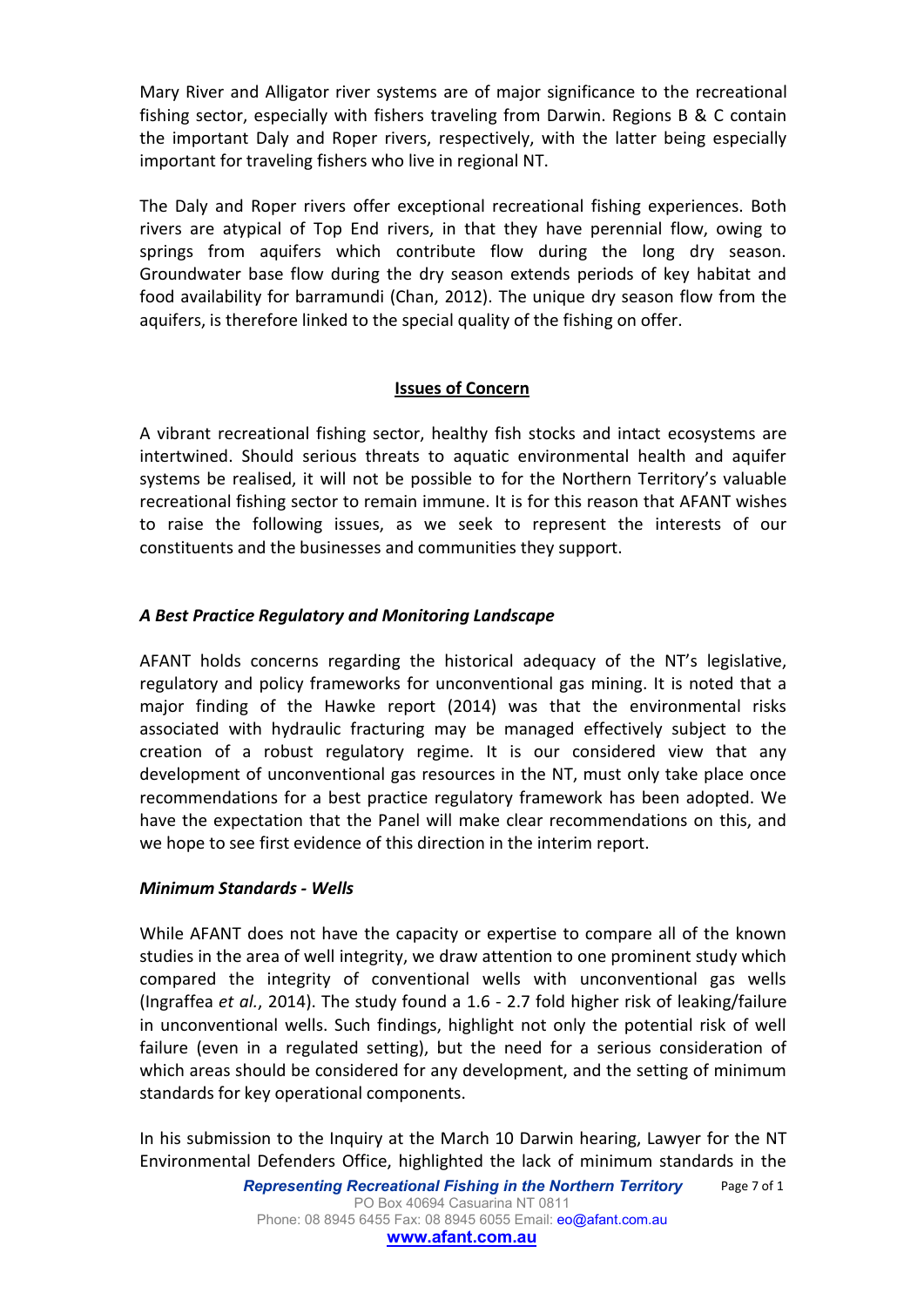current objective-based regulatory framework. While AFANT remains opposed to the development of unconventional gas resources in socially and economically important recreational fishing areas, we suggest that the Panel give full consideration to recommending prescriptive minimum standards for key features. Recommendations for minimum standards should in our view, be considered for well construction, waste water management and baseline studies.

#### *Minimum Standards - Baseline studies*

AFANT encourage the Panel to make recommendations about the required monitoring of ecosystem, aquifer and atmospheric baseline conditions, prior to individual developments being green-lighted. The need for improved baseline data has been acknowledged in previous reviews, including the Hawke report (2014).

Recent examples from other jurisdictions have brought to light the need for appropriate baseline environmental data. This is because the absence of such data is thought to have lead inconclusive findings from investigations into the perceived environmental impacts of unconventional gas developments. Put simply, it is impossible to fully understand the relativity of changes, unless the starting points of a range of environmental variables are well understood in advance of developments taking place.

It is proposed that the collection of baseline environmental data should be collected by an independent body, appointed by the Northern Territory Government, at the cost of the development proponent. Given that it may not be possible to foresee or measure all necessary baselines, the Panel may also wish to consider the potential of a reversed onus of proof when environmental contamination/pollution is discovered.

#### *Minimum Standards - Waste Water*

Failures in the containment and safe storage of waste water, laden with fracking chemicals and by-products, is another major concern. Extreme weather events, including cyclones and monsoonal flooding, common in Northern Territory's wet season. This means that on-site storage is likely to be impractical unless structures are built to endure cyclonic conditions and waste water containment facilities are built in anticipation of extreme rainfall and flooding.

A more practical and environmentally safe option would be to mandate that all waste water be held in secure storage tanks. Waste water should then be either reused for fracking (in order to reduce the overall water use in a development area), or removed from site for storage and treatment. It is noted that even this solution, will involve transporting contaminated water, placing additional pressure on roads and infrastructure, while only moving the problem elsewhere.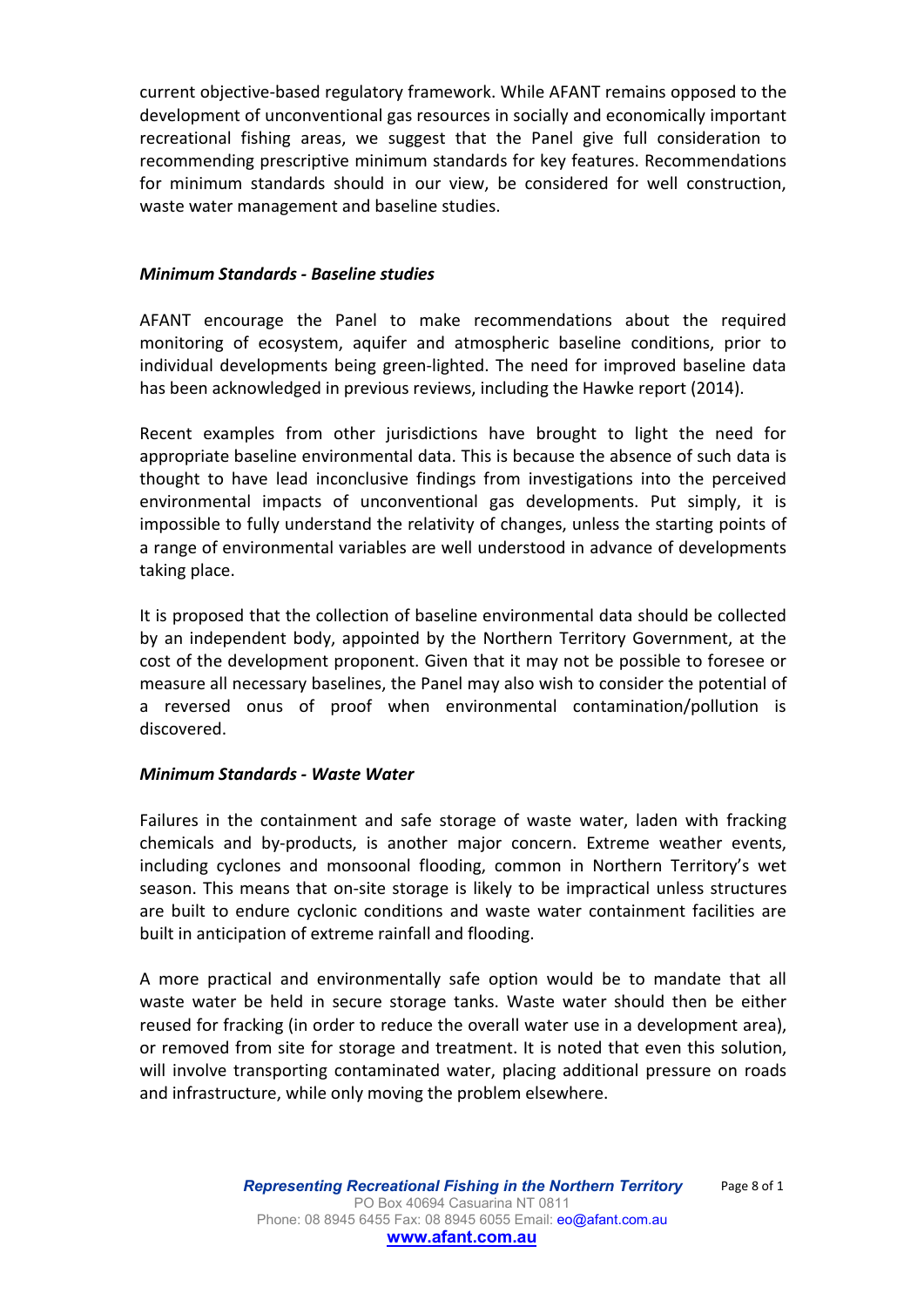#### *Aquifer Extraction*

World class recreational fisheries such as those in the Daly (Oolloo aquifer) and Roper (Tindal-Mataranka aquifers) rivers are reliant on groundwater flows, especially during dry season, transition to wet season and the transition to the dry season (King *et al.,*2015). These groundwater flows help to ensure connectivity of habitat, the health and stock recruitment. A number of key NT aquifers, including the above, are currently fully, and even over-allocated. If all entitlements were extracted, impacts on groundwater river flows and fish stocks would already occur (Chan *et al*., 2012). While AFANT welcomes moves to have water for mining recognised under the Water Control Act, the reality remains that many for aquifers, the issue of water allocations remains highly contested.

#### **Concluding statement**

AFANT is pleased to provide feedback at this stage of the Inquiry, and we look forward to the release of the interim report. In the course of preparing this submission, AFANT made a short attitudinal survey available to our members and supporters. While the sample size is limited (n=85), the results were useful in highlighting areas where there exists both a diversity and commonality of views and values among our constituents (Appendix A). The key results were that a majority of the fishers surveyed (67%) recognised the potential benefits of developing unconventional gas resources in the NT, however only 11% thought the current regulations were satisfactory, with 49% believing is too risky to ever develop unconventional gas resources in the NT (whatever the regulations).

Given the reliance of the NT's world class recreational fisheries upon intact water resources/healthy ecosystems, and the significant, well established and sustainable social and economic benefits of the recreational fishing sector, it is clear that unconventional gas development presents risks that must be taken seriously. As such, AFANT is of the view that development of unconventional gas resources poses an unacceptable risk to surface water and aquifers in the areas/basins of key importance to recreational fishing.

Should the Inquiry seek to develop recommendations to allow hydraulic fracturing under strict conditions, AFANT propose that the Panel investigate options for a unconventional gas regulatory framework which does not allow the development of unconventional gas resources in the areas highlighted as being important to our sector. We are happy to assist with providing further information as required.

Sincerely,

Du S

David Ciaravolo Executive Officer

30/4/2017

*Representing Recreational Fishing in the Northern Territory* PO Box 40694 Casuarina NT 0811 Phone: 08 8945 6455 Fax: 08 8945 6055 Email: eo@afant.com.au **[www.afant.com.au](http://www.afant.com.au)**

Page 9 of 1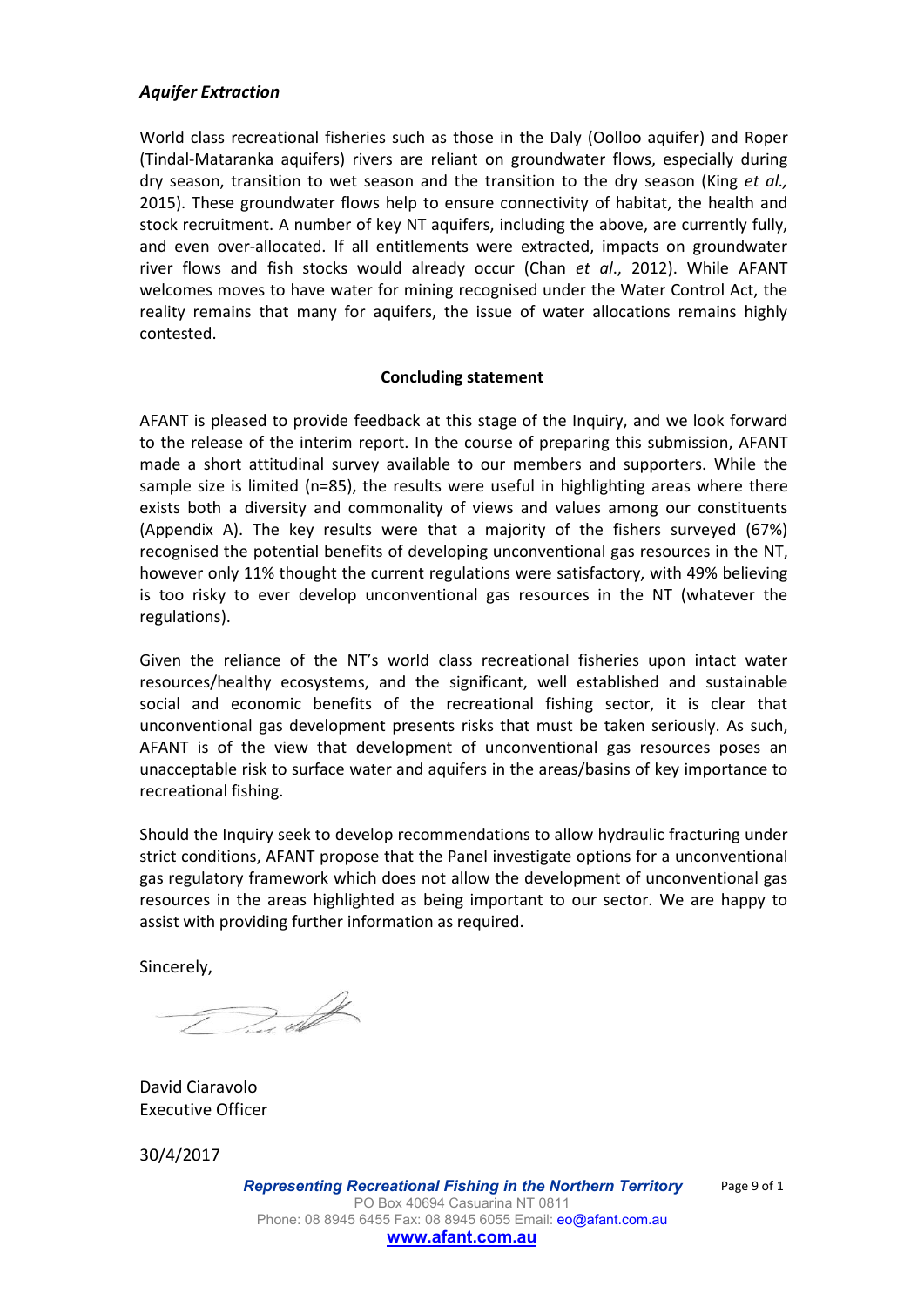#### **References**

Chan, T. U., Hart, B. T., Kennard, M. J., Pusey, B. J., Shenton, W., Douglas, M. M., ... & Patel, S. (2012). Bayesian network models for environmental flow decision making in the Daly River, Northern Territory, Australia. River Research and Applications, 28(3), 283-301.

Coleman, A. P. (2004). The national recreational fishing survey: the Northern Territory. NT Department of Business, Industry and Resource Development. Fisheries Group.

Giddings, B., Hopwood, B., & O'brien, G. (2002). Environment, economy and society: fitting them together into sustainable development. Sustainable development, 10(4), 187-196.

Hawke, A. (2014). Report of the Independent Inquiry into Hydraulic Fracturing in the Northern Territory.

Henry, G. W., & Lyle, J. M. (2003). National recreational and indigenous fishing survey.

Ingraffea, A. R., Wells, M. T., Santoro, R. L., & Shonkoff, S. B. (2014). Assessment and risk analysis of casing and cement impairment in oil and gas wells in Pennsylvania, 2000–2012. Proceedings of the National Academy of Sciences, 111(30), 10955-10960.

King, A. J., Townsend, S. A., Douglas, M. M., & Kennard, M. J. (2015). Implications of water extraction on the low-flow hydrology and ecology of tropical savannah rivers: an appraisal for northern Australia. Freshwater Science, 34(2), 741-758.

Morris, D., (2017) Environmental Defenders Office, Submission to the Inquiry into Hydraulic Fracturing in the NT Transcript, March 10 2017, Darwin. https://frackinginquiry.nt.gov.au/submission-library/?a=414061

Northern Territory Government (2011). Recreational Fishing Development Plan 2012-2022. Department of Primary Industries and Fisheries.

Northern Territory Government (no date supplied), Fishing Segment Profile - Tourism NT, Available at:

[http://www.tourismnt.com.au/~/media/files/corporate/marketing/fishing-segment-prof](http://www.tourismnt.com.au/~/media/files/corporate/marketing/fishing-segment-profile_northern-territory-australia.ashx) [ile\\_northern-territory-australia.ashx](http://www.tourismnt.com.au/~/media/files/corporate/marketing/fishing-segment-profile_northern-territory-australia.ashx)

Northern Territory Government (2014). Fishery Status Reports 2012. Northern Territory Government Department of Primary Industry and Fisheries. Fishery Report No. 113.

West, L. D., Lyle, J. M., Matthews, S. R., Stark, K. E., & Steffe, A. S. (2012). Survey of recreational fishing in the Northern Territory, 2009-10. Fishery Report-Department of Resources, Northern Territory Government, (109).